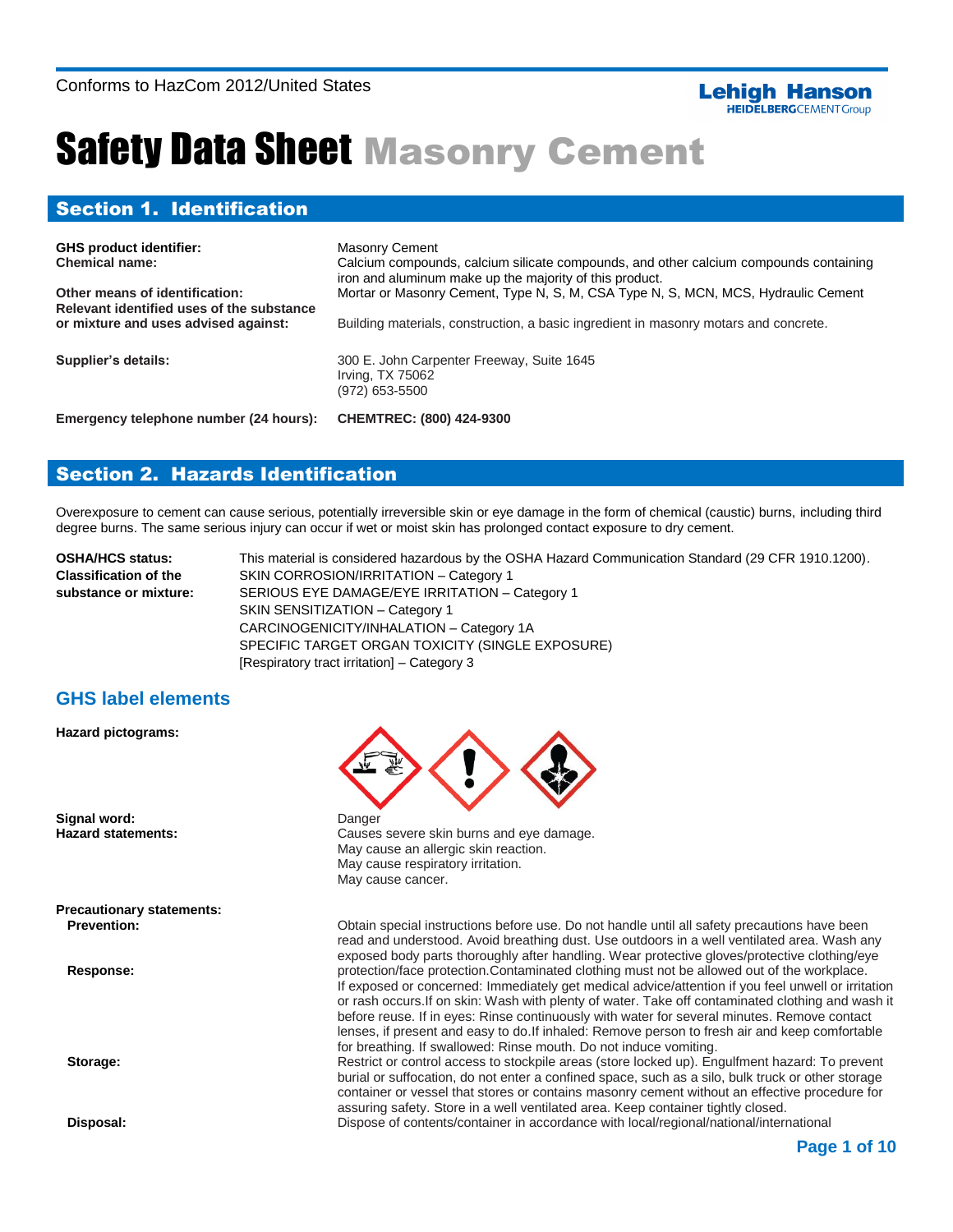

regulations. None known

**Hazards not otherwise classified (HNOC):**

**Supplemental Information:**

Respirable Crystalline Silica (RCS) may cause cancer. Repeated inhalation of respirable crystalline silica (quartz) may cause lung cancer according to IARC and NTP; ACGIH states that it is a suspected cause of cancer. Other forms of RCS (e.g., tridymite and cristobalite) may also be present or formed under certain industrial processes.

## Section 3. Composition/information on ingredients

**Substance/mixture:** Mixture

**Chemical Name:** Calcium compounds, calcium silicate compounds, and other calcium compounds containing iron and aluminum make up the majority of this product.

## **CAS number/other identifiers**

| Ingredient name                                                                                                                                                                 | %      | <b>CAS number</b> |  |
|---------------------------------------------------------------------------------------------------------------------------------------------------------------------------------|--------|-------------------|--|
| <b>Masonry Cement</b>                                                                                                                                                           | $-95%$ | 65997-15-1        |  |
| The structure of Masonry cement may contain the following in some concentration ranges:                                                                                         |        |                   |  |
| Calcium oxide                                                                                                                                                                   | A-B    | 1305-78-8         |  |
| Quartz                                                                                                                                                                          | $C-D$  | 14808-60-7        |  |
| Hexavalent chromium*                                                                                                                                                            | E-F    | 18450-29-9        |  |
| Masonry cement also contains gypsum, limestone and magnesium oxide in various<br>concentrations. However, because these components are not classifiable as a hazard under Title |        |                   |  |
| 29 Code of Federal Regulations 1910.1200, they are not required to be listed in this section.                                                                                   |        |                   |  |
| Gypsum                                                                                                                                                                          | G-H    | 13397-24-5        |  |
| Limestone                                                                                                                                                                       | IJ     | 1317-65-3         |  |
| Magnesium oxide                                                                                                                                                                 | K-L    | 1309-48-4         |  |

Any concentration shown as a range is to protect confidentiality or is due to process variation. \*Hexavalent chromium is included due to dermal sensitivity associated with the component.

There are no additional ingredients present which, within the current knowledge of the supplier and in the concentrations applicable, are classified as hazardous to health or the environment and hence require reporting in this section.

Occupational exposure limits, if available, are listed in Section 8.

## Section 4. First aid measures

#### **Description of necessary first aid measures**

**Eye Contact:** Get medical attention immediately. Call a poison center or physician. Immediately flush eyes with plenty of water, occasionally lifting the upper and lower eyelids. Check for and remove any contact lenses. Continue to rinse for at least 20 minutes. Chemical burns must be treated promptly by a physician. **Inhalation:** Seek medical help if coughing or other symptoms persist. Inhalation of large amounts of masonry cement requires immediate medical attention. Call a poison center or physician. Remove victim to fresh air and keep at rest in a position comfortable for breathing. If the individual is not breathing, if breathing is irregular or if respiratory arrest occurs, provide artificial respiration or oxygen by trained personnel. It may be dangerous to the person providing aid to give mouth-tomouth resuscitation. If unconscious, place in a recovery position and get medical attention immediately. Maintain an open airway. Skin Contact: Get medical attention immediately. Heavy exposure to masonry cement dust, wet mortar or associated water requires prompt attention. Quickly remove contaminated clothing, shoes, and leather goods such as watchbands and belts. Quickly and gently blot or brush away excess masonry cement. Immediately wash thoroughly with lukewarm, gently flowing water and non-abrasive pH natural soap. Seek medical attention for rashes, burns, irritation, dermatitis and prolonged unprotected exposures to wet cement, cement mixtures or liquids from wet cement. Burns should be treated as caustic burns. Masonry cement causes skin burns with little warning. Discomfort or pain cannot be relied upon to alert a person to a serious injury. You may not feel pain or the severity of the burn until hours after the exposure. Chemical burns must be treated promptly by a physician. In the event of any complaints or symptoms, avoid further exposure.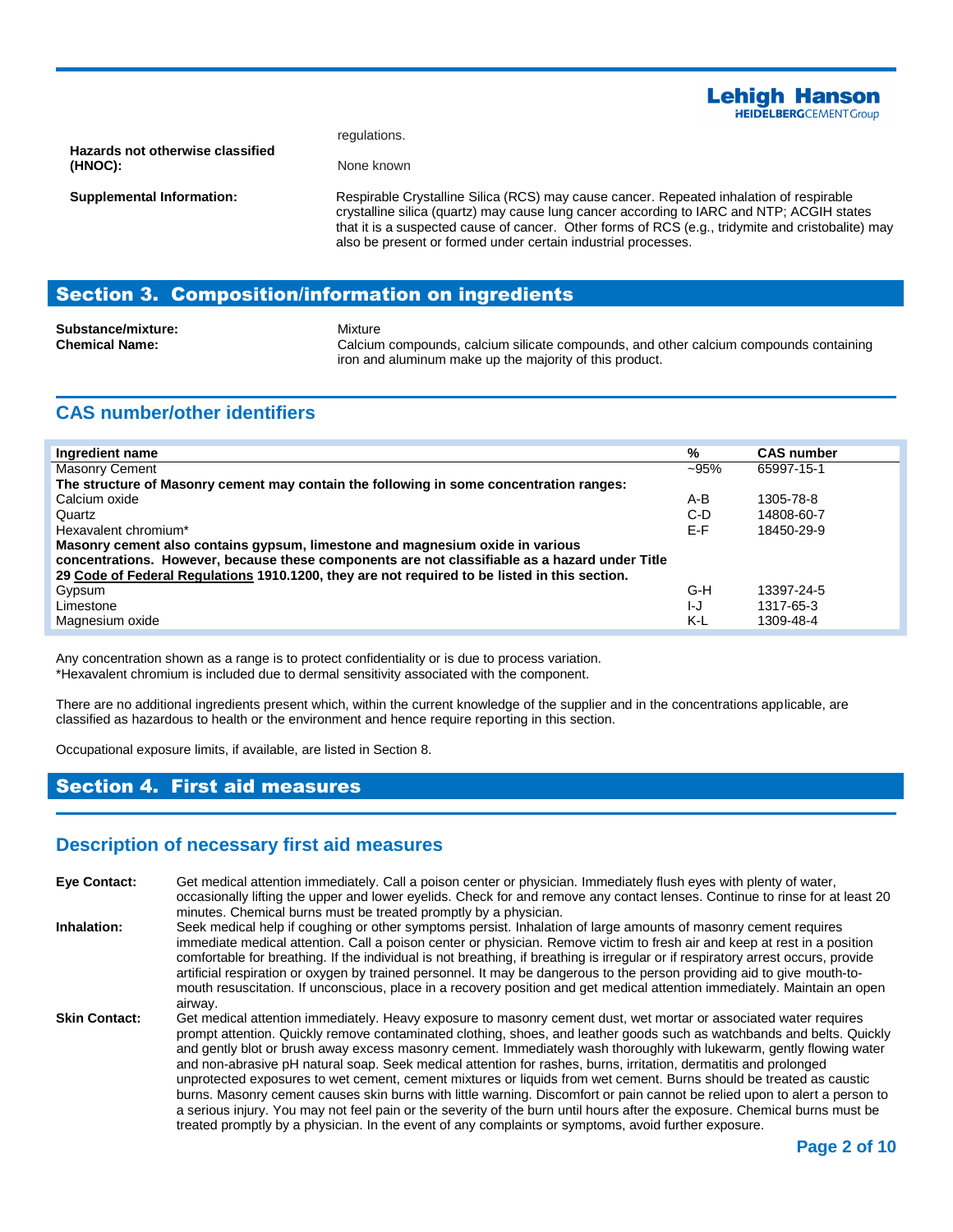#### **Lehiah Hanson HEIDELBERG**CEMENTGroup

**Ingestion:** Get medical attention immediately. Call a poison center or physician. Have victim rinse mouth thoroughly with water. DO NOT INDUCE VOMITING unless directed to do so by medical personnel. Remove victim to fresh air and keep at rest in a position comfortable for breathing. If material has been swallowed and the exposed person is conscious, give small quantities of water to drink. Have victim drink 60 to 240 mL (2 to 8 oz.) of water. Stop giving water if the exposed person feels sick as vomiting may be dangerous. If vomiting occurs, the head should be kept low so that vomit does not enter the lungs. Chemical burns must be treated promptly by a physician. Never give anything by mouth to an unconscious person. If unconscious, place in recovery position and get medical attention immediately. Maintain an open airway.

#### **Most important symptoms/effects, acute and delayed potential acute health effects**

| Eve contact:         | Causes serious eye damage.                                |
|----------------------|-----------------------------------------------------------|
| Inhalation:          | May cause respiratory irritation.                         |
| <b>Skin contact:</b> | Causes severe burns. May cause an allergic skin reaction. |
| Ingestion:           | May cause burns to mouth, throat and stomach.             |

#### **Over-exposure signs/symptoms**

| Eye contact:         | Adverse symptoms may include the following: pain, watering and redness                     |
|----------------------|--------------------------------------------------------------------------------------------|
| Inhalation:          | Adverse symptoms may include the following: respiratory tract irritation and coughing      |
| <b>Skin contact:</b> | Adverse symptoms may include the following: pain or irritation, redness and blistering may |
|                      | occur, skin burns, ulceration and necrosis may occur                                       |
| Ingestion:           | Adverse symptoms may include the following: stomach pains                                  |

#### **Indication of immediate medical attention and special treatment needed, if necessary**

| Notes to physician:                | Treat symptomatically. Contact poison treatment specialist immediately if large quantities have<br>been ingested or inhaled.                                                                                                                                        |
|------------------------------------|---------------------------------------------------------------------------------------------------------------------------------------------------------------------------------------------------------------------------------------------------------------------|
| <b>Specific treatments:</b>        | Not applicable.                                                                                                                                                                                                                                                     |
| <b>Protection of first-aiders:</b> | No action shall be taken involving any personal risk or without suitable training. It may be<br>dangerous to the person providing aid to give mouth-to-mouth resuscitation. Wash<br>contaminated clothing thoroughly with water before removing it, or wear gloves. |

See toxicological information (Section 11)

#### Section 5. Fire-fighting measures

#### **Extinguishing media**

| Suitable extinguishing media:<br>Unsuitable extinguishing media:<br>Specific hazards arising from the<br>chemical: | Use an extinguishing agent suitable for the surrounding fire.<br>Do not use water jet or water-based fire extinguishers.<br>No specific fire or explosion hazard. |
|--------------------------------------------------------------------------------------------------------------------|-------------------------------------------------------------------------------------------------------------------------------------------------------------------|
| Hazardous thermal decomposition                                                                                    | Decomposition products may include the following materials: carbon dioxide, carbon monoxide,                                                                      |
| <b>Products:</b>                                                                                                   | sulfur oxides and metal oxide/oxides                                                                                                                              |
| Special protective actions for fire-                                                                               | Move containers from fire area if this can be done without risk. Use water spray to keep fire-                                                                    |
| fighters:                                                                                                          | exposed containers cool.                                                                                                                                          |
| Special protective equipment for fire-                                                                             | Fire-fighters should wear appropriate protective equipment and self-contained breathing                                                                           |
| fighters:                                                                                                          | apparatus (SCBA) with a full face-piece operated in positive pressure mode.                                                                                       |

## Section 6. Accidental release measures

#### **Personal precautions, protective equipment and emergency procedures**

**For non-emergency personnel:** No action shall be taken involving any personal risk or without suitable training. Avoid touching or walking through spilled material. Do not breathe dust. Provide adequate ventilation. Wear appropriate respirator when ventilation is inadequate. Put on appropriate personal protective equipment.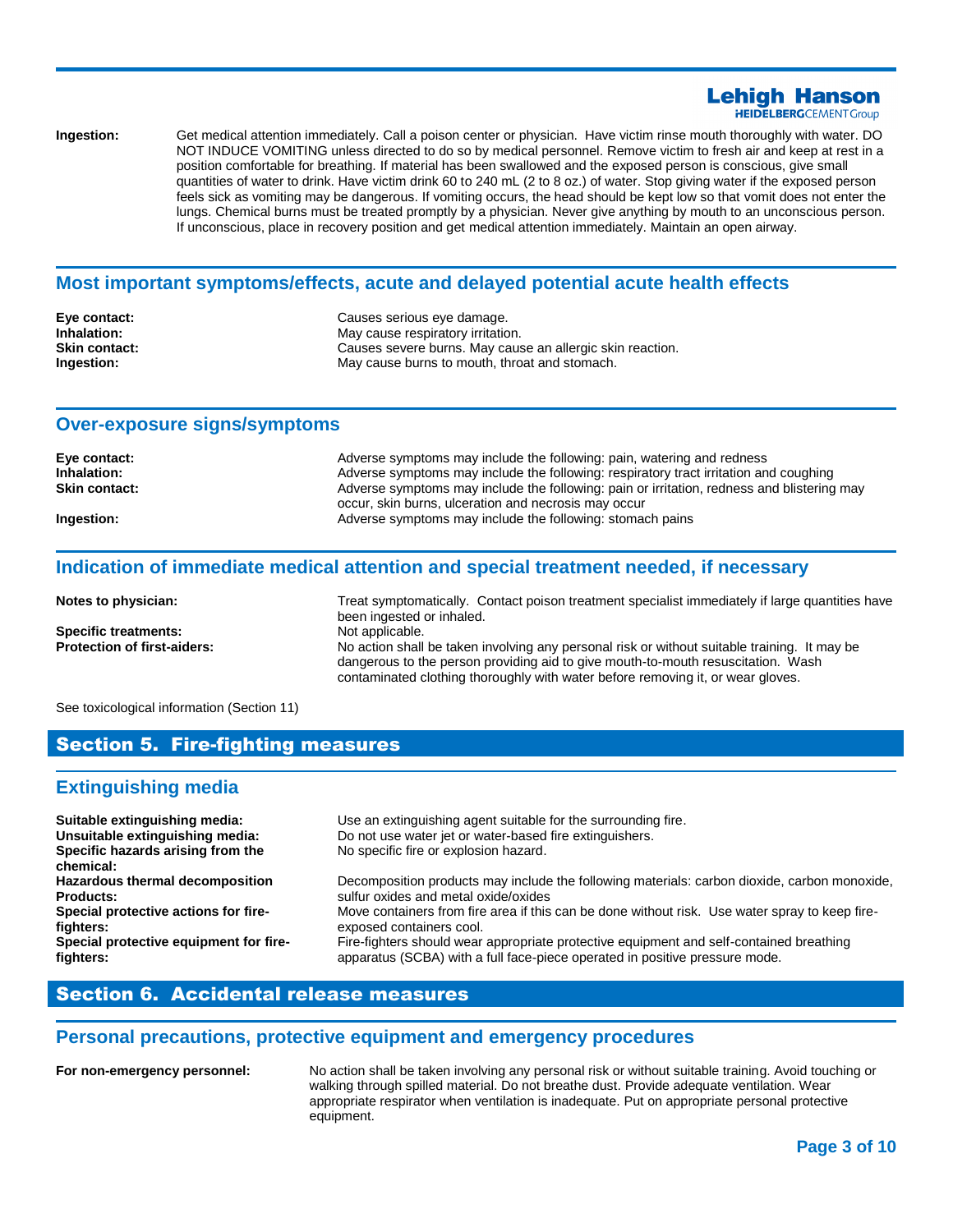**For emergency responders:** For personal protective clothing requirements, please see Section 8.<br> **Environmental precautions:** Avoid dispersal of spilled material and runoff and contact with soil, w **Environmental precautions:** Avoid dispersal of spilled material and runoff and contact with soil, waterways, drains and sewers. Inform the relevant authorities if the product has entered the environment, including waterways, soil or air. Materials can enter waterways through drainage systems.

**Lehigh Hanson HEIDELBERG**CEMENTGroup

#### **Methods and materials for containment and cleaning up**

| Small spill: | Move containers from spill area. Avoid dust generation. Do not dry sweep. Vacuum dust with<br>equipment fitted with a HEPA filter and place in a closed, labeled waste container. Place spilled<br>material in a designated, labeled waste container. Dispose of waste material by using a licensed<br>waste disposal contractor.                                                                                                                                                                                                                                                                                  |
|--------------|--------------------------------------------------------------------------------------------------------------------------------------------------------------------------------------------------------------------------------------------------------------------------------------------------------------------------------------------------------------------------------------------------------------------------------------------------------------------------------------------------------------------------------------------------------------------------------------------------------------------|
| Large spill: | Move containers from spill area. Approach release from upwind. Prevent entry into sewers, water<br>courses, basements or confined areas. Avoid dust generation. Do not dry sweep. Vacuum dust with<br>equipment fitted with a HEPA filter and place dust in a closed, labeled waste container. Avoid<br>creating dusty conditions and prevent wind dispersal. Large spills to waterways may be hazardous<br>due to alkalinity of the product. Dispose of waste material using a licensed waste disposal<br>contractor. Note: see Section 1 for emergency contact information and Section 13 for waste<br>disposal. |

## Section 7. Handling and storage

## **Precautions for safe handling**

| <b>Protective measures:</b>                                      | Put on appropriate personal protective equipment (see Section 8). Persons with a history<br>of skin sensitization problems should not be employed in any process in which this<br>product is used. Avoid exposure by obtaining and following special instructions before<br>use. Do not handle until all safety precautions have been read and understood. Do not<br>get in eyes or on skin or clothing. Do not breathe dust. Do not ingest. Use only with<br>adequate ventilation. Wear appropriate respirator when ventilation is inadequate. Keep in<br>the original container or an approved alternative made from a compatible material and<br>keep the container tightly closed when not in use. Empty containers retain product<br>residue and can be hazardous. Do not reuse container.                |
|------------------------------------------------------------------|----------------------------------------------------------------------------------------------------------------------------------------------------------------------------------------------------------------------------------------------------------------------------------------------------------------------------------------------------------------------------------------------------------------------------------------------------------------------------------------------------------------------------------------------------------------------------------------------------------------------------------------------------------------------------------------------------------------------------------------------------------------------------------------------------------------|
| Advice on general occupational hygiene:                          | Eating, drinking and smoking should be prohibited in areas where this material is<br>handled, stored and processed. Workers should wash hands and face before eating,<br>drinking and smoking. Remove contaminated clothing and protective equipment before<br>entering eating areas. See also Section 8 for additional information on hygiene measures.                                                                                                                                                                                                                                                                                                                                                                                                                                                       |
| Conditions for safe storage, including any<br>incompatibilities: | A key to using the product safely requires the user to recognize that masonry cement<br>reacts chemically with water to produce calcium hydroxide which can cause severe<br>chemical burns. Every attempt should be made to avoid skin and eye contact with<br>masonry cement. Do not get masonry cement inside boots, shoes or gloves. Do not allow<br>wet, saturated clothing to remain against the skin. Promptly remove clothing and shoes<br>that are dusty or wet with cement mixtures. Launder/clean clothing and shoes before<br>reuse. Do not enter a confined space that stores or contains masonry cement unless<br>appropriate procedures and protection are available. Portland cement can build up or<br>adhere to the walls of a confined space and then release or fall suddenly (engulfment). |

## Section 8. Exposure controls/personal protection

#### **Control parameters**

#### **Occupational exposure limits**

**Ingredient name Exposure limits**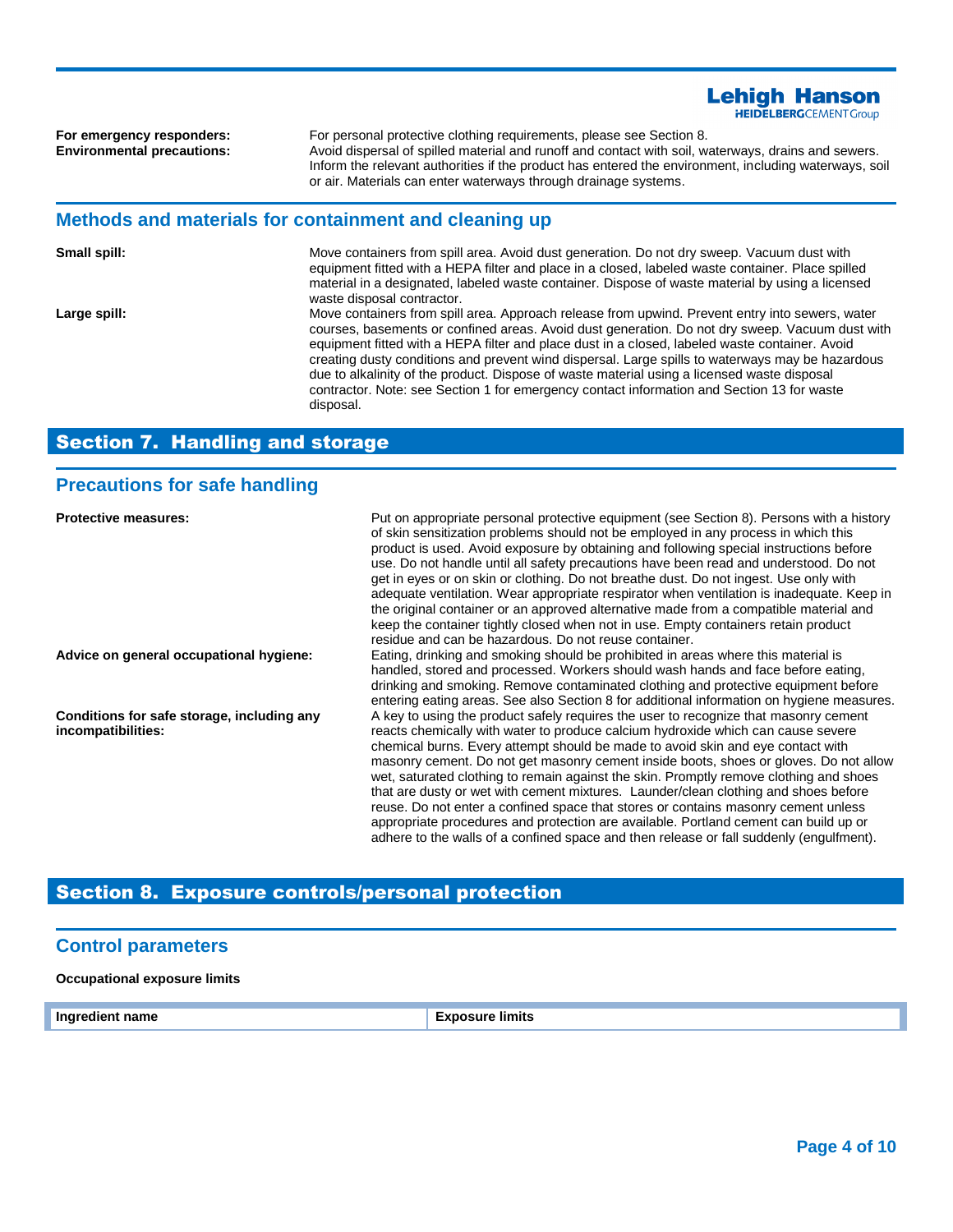**Lehigh Hanson** 

| <b>HEIDELBERG</b> CEMENT Group |  |
|--------------------------------|--|

| Cement, masonry, chemicals              | <b>ACGIH TLV (United States, 3/2012)</b><br>TWA: 1 mg/m <sup>3</sup> 8hours. Form: Respirable fraction                                                                                                                    |
|-----------------------------------------|---------------------------------------------------------------------------------------------------------------------------------------------------------------------------------------------------------------------------|
|                                         | NIOSH REL (United States, 6/2009)                                                                                                                                                                                         |
|                                         | TWA: 5 mg/m <sup>3</sup> 10 hours. Form: Respirable fraction<br>TWA: 10 mg/m <sup>3</sup> 10 hours. Form: Total                                                                                                           |
|                                         | OSHA PEL (United States, 6/2010)<br>TWA: 5mg/m <sup>3</sup> . 8 hours. Form: Respirable fraction                                                                                                                          |
|                                         | TWA: 15 mg/m <sup>3</sup> . 8 hours. Form: Total dust                                                                                                                                                                     |
| Calcium oxide                           | <b>ACGIH TLV (United States, 3/2012)</b><br>TWA: 2 mg/m <sup>3</sup> 8 hours                                                                                                                                              |
|                                         | NIOSH REL (United States, 6/2009)<br>TWA: 2mg/m <sup>3</sup> 10 hours.                                                                                                                                                    |
|                                         | <b>OSHA PEL (United States, 6/2010)</b><br>TWA: 5 mg/m <sup>3</sup> 8 hours.                                                                                                                                              |
| Limestone                               | NIOSH REL (United States, 6/2009)<br>TWA: 5 mg/m <sup>3</sup> 10 hours. Form: Respirable fraction                                                                                                                         |
|                                         | TWA: 10 mg/m <sup>3</sup> 10 hours. Form: Total                                                                                                                                                                           |
|                                         | <b>OSHA PEL (United States, 6/2010)</b>                                                                                                                                                                                   |
|                                         | TWA: 5 mg/m <sup>3</sup> 8 hours. Form: Respirable fraction<br>TWA: 15 mg/m <sup>3</sup> 8 hours. Form: Total dust                                                                                                        |
| <b>Magnesium oxide</b>                  | ACGIH TLV (United States, 3/2012)<br>TWA: 10 mg/m <sup>3</sup> 8 hours. Form: Inhalable fraction                                                                                                                          |
|                                         | <b>OSHA PEL (United States, 6/2010)</b>                                                                                                                                                                                   |
|                                         | TWA: 15 mg/m <sup>3</sup> 8 hours. Form: Total particulates                                                                                                                                                               |
| Quartz                                  | ACGIH TLV (United States, 3/2012)<br>TWA: 0.025 mg/m <sup>3</sup> 8 hours. Form: Respirable fraction                                                                                                                      |
|                                         | NIOSH REL (United States, 6/2009)<br>TWA: 0.05 mg/m <sup>3</sup> 10 hours. Form: Respirable dust                                                                                                                          |
|                                         | OSHA PEL Z-3 (United States, 9/2005)<br>TWA: 10 mg/m <sup>3</sup> divided by % $SiO2 + 2$ : Respirable                                                                                                                    |
|                                         | TWA: 30 mg/m <sup>3</sup> divided by % $SiO2 + 2$ : Total                                                                                                                                                                 |
| Calcium sulfate (gypsum)                | <b>ACGIH TLV (United States, 3/2012)</b><br>TWA: 10 mg/m <sup>3</sup> 8 hours. Form: Respirable fraction                                                                                                                  |
|                                         | NIOSH REL (United States, 6/2009)                                                                                                                                                                                         |
|                                         | TWA: 5 mg/m <sup>3</sup> 8 hours. Form: Respirable fraction<br>TWA: 10 mg/m <sup>3</sup> 8 hours. Form: Total dust                                                                                                        |
|                                         | OSHA PEL Z-1 (United States, 2/2006)                                                                                                                                                                                      |
|                                         | TWA: 5 mg/m <sup>3</sup> 8 hours. Form: Respirable fraction                                                                                                                                                               |
|                                         | TWA: 15 mg/m <sup>3</sup> 8 hours. Form: Total dust                                                                                                                                                                       |
| Appropriate engineering controls:       | Use only with adequate ventilation. If user operations generate dust, use process enclosures,                                                                                                                             |
|                                         | local exhaust ventilation or other engineering controls to keep worker exposure to airborne                                                                                                                               |
| <b>Environmental exposure controls:</b> | contaminants below any recommended or statutory limits.<br>Emissions from ventilation or work process equipment should be checked to ensure they comply<br>with the requirements of environmental protection legislation. |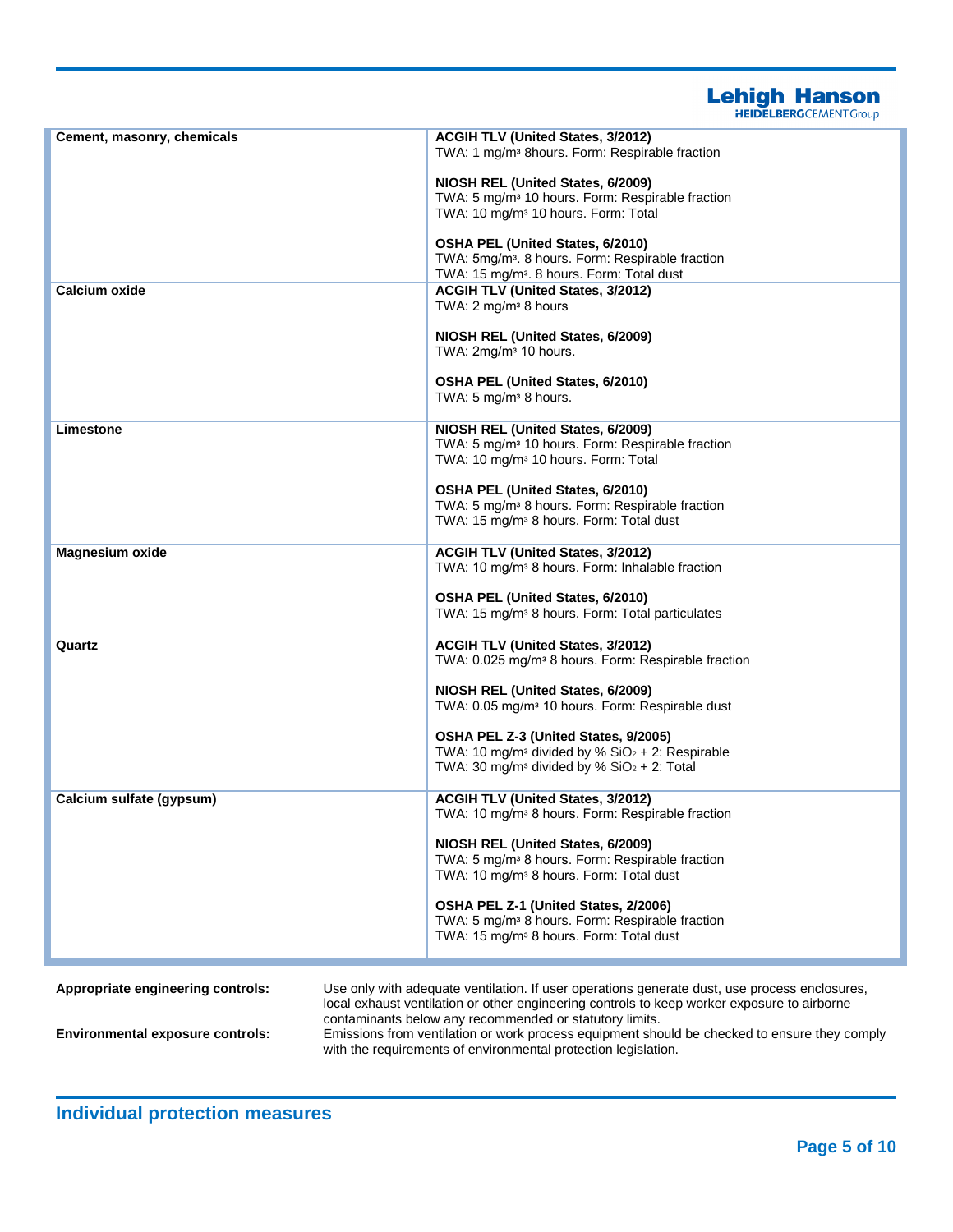**Hygiene measures:** Clean water should always be readily available for skin and (emergency) eye washing. Periodically wash areas contacted by masonry cement with a pH neutral soap and clean, uncontaminated water. If clothing becomes saturated with masonry cement, garments should be removed and replaced with clean, dry clothing. **Eye/face protection:** To prevent eye contact, wear safety glasses with side shields, safety goggles or face shields when handling dust or wet cement. Wearing contact lenses when working with cement is not recommended. **Skin protection Hand protection:** Use impervious, waterproof, abrasion and alkali-resistant gloves. Do not rely on barrier creams in place of impervious gloves. Do not get masonry cement inside gloves. **Body protection:** Use impervious, waterproof, abrasion and alkali-resistant boots and protective long-sleeved and longlegged clothing to protect the skin from contact with wet cement. To reduce foot and ankle exposure, wear impervious boots that are high enough to prevent cement from getting inside them. Do not get cement inside boots, shoes, or gloves. Remove clothing and protective equipment that becomes saturated with cement and immediately wash exposed areas of the body. **Other skin protection:** Appropriate footwear and any additional skin protection measures should be selected based on the task being performed and the risks involved. **Respiratory protection:** Use properly fitted, particulate filter respirator complying with an approved standard if a risk assessment indicates this is necessary. Respirator selection must be based on known or anticipated exposure levels, the hazards of the product, and assigned protection factor of the selected respirator.

## Section 9. Physical and chemical properties

## **Appearance**

| <b>Physical State:</b>     | Solid. [Powder]                        | Lower and Upper explosive flammable limits | Not applicable            |
|----------------------------|----------------------------------------|--------------------------------------------|---------------------------|
| Color:                     | Gray or white                          | Vapor pressure:                            | Not applicable            |
| Odor:                      | Odorless                               | Vapor density:                             | Not applicable            |
| <b>Odor threshold:</b>     | Not available                          | <b>Relative density:</b>                   | $2.3$ to $3.1$            |
| pH:                        | $>11.5$ [Conc. (% w/w): 1%]            | Solubility:                                | Slightly soluble in water |
| <b>Melting point:</b>      | Not available                          | Solubility in water:                       | $0.1$ to 1%               |
| <b>Boiling point:</b>      | $>1000^{\circ}$ C ( $>1832^{\circ}$ F) | Partition coefficient: n-octanol/water:    | Not applicable            |
| Flash point:               | Not flammable. Not combustible.        | Auto-ignition temperature:                 | Not applicable            |
| <b>Burning time:</b>       | Not available                          | <b>Decomposition temperature:</b>          | Not available             |
| <b>Burning rate:</b>       | Not available                          | <b>SADT:</b>                               | Not available             |
| <b>Evaporation Rate:</b>   | Not applicable                         | Viscosity:                                 | Not applicable            |
| Flammability (solid, gas): | Not applicable                         |                                            |                           |

## Section 10. Stability and reactivity

| <b>Reactivity:</b>                                                 | Reacts slowly with water forming hydrated compounds, releasing heat and producing a strong<br>alkaline solution until reaction is substantially complete.                                                                                                                                                                                                                                                                                                                                                                                                                                                                                                                                                                                                                                                                                                                                                                                 |
|--------------------------------------------------------------------|-------------------------------------------------------------------------------------------------------------------------------------------------------------------------------------------------------------------------------------------------------------------------------------------------------------------------------------------------------------------------------------------------------------------------------------------------------------------------------------------------------------------------------------------------------------------------------------------------------------------------------------------------------------------------------------------------------------------------------------------------------------------------------------------------------------------------------------------------------------------------------------------------------------------------------------------|
| <b>Chemical Stability:</b>                                         | The product is stable.                                                                                                                                                                                                                                                                                                                                                                                                                                                                                                                                                                                                                                                                                                                                                                                                                                                                                                                    |
| Possibility of hazardous reactions:<br><b>Conditions to avoid:</b> | Under normal circumstances of storage and use, hazardous reactions will not occur.<br>No specific data.                                                                                                                                                                                                                                                                                                                                                                                                                                                                                                                                                                                                                                                                                                                                                                                                                                   |
| Incompatible materials:                                            | Reactive or incompatible with the following materials: oxidizing materials, acids, aluminum and<br>ammonium salt. Masonry cement is highly alkaline and will react with acids to produce a violent,<br>heat-generating reaction. Toxic gases or vapors may be given off depending on the acid involved.<br>Reacts with acids, aluminum metals and ammonium salts. Aluminum powder and other alkali and<br>alkaline earth elements will react in wet mortar or concrete, liberating hydrogen gas. Limestone<br>ignites on contact with fluorine and is incompatible with acids, alum, ammonium salts, and<br>magnesium. Silica reacts violently with powerful oxidizing agents such as fluorine, boron trifluoride,<br>chlorine trifluoride, manganese trifluoride, and oxygen difluoride yielding possible fire and/or<br>explosions. Silicates dissolve readily in hydrofluoric acid producing a corrosive gas-silicon<br>tetrafluoride. |
| Hazardous decomposition products:                                  | Under normal conditions of storage and use, hazardous decomposition products should not be<br>produced.                                                                                                                                                                                                                                                                                                                                                                                                                                                                                                                                                                                                                                                                                                                                                                                                                                   |

**Lehigh Hanson HEIDELBERG**CEMENT Group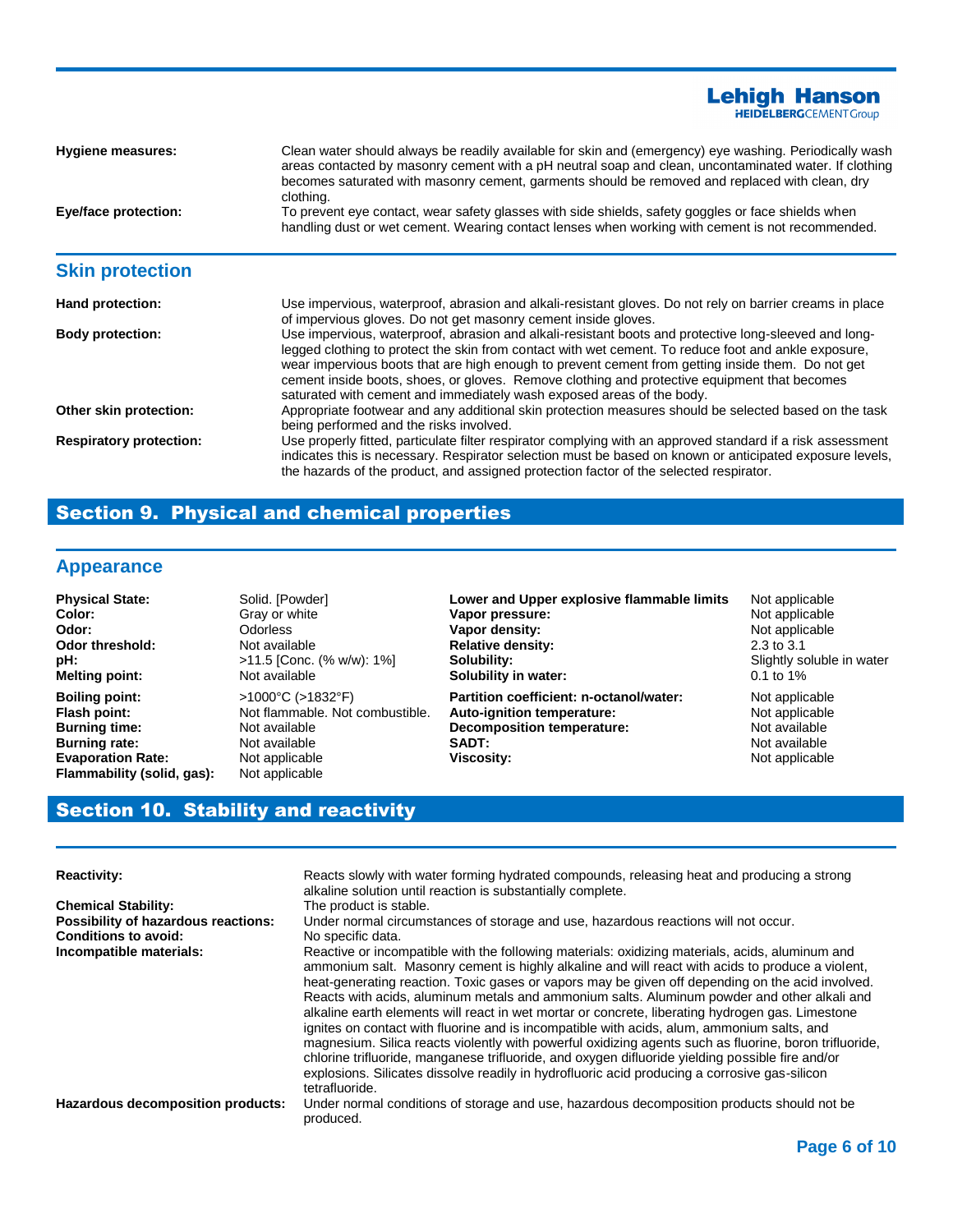## Section 11. Toxicological information

### **Information on toxicological effects**

| <b>Acute toxicity:</b><br><b>Irritation/Corrosion:</b> | Masonry Cement LD50/LC50 = Not available<br><b>Skin:</b> May cause skin irritation. May cause serious burns in the presence of moisture.<br><b>Eyes:</b> Causes serious eye damage. May cause burns in the presence of moisture. |
|--------------------------------------------------------|----------------------------------------------------------------------------------------------------------------------------------------------------------------------------------------------------------------------------------|
| <b>Sensitization:</b><br>Mutagenicity:                 | <b>Respiratory:</b> May cause respiratory tract irritation.<br>May cause sensitization due to the potential presence of trace amounts of hexavalent chromium.<br>There are no data available.                                    |

#### **Carcinogenicity:** Classification below:

| <b>Product/ingredient name</b> | <b>OSHA</b> | <b>IARC</b> | <b>ACGIH</b> | <b>NTP</b>                      |
|--------------------------------|-------------|-------------|--------------|---------------------------------|
| Cement, masonry, chemicals     |             |             | A4           |                                 |
| Quartz                         |             |             | A2           | Known to be a human carcinogen. |

**Reproductive toxicity:** There are no data available.<br> **There are no data available.**<br>
There are no data available. There are no data available.

#### **Specific target organ toxicity (single exposure)**

| Name                       | Category   | <b>Route of Exposure</b>    | <b>Target Organs</b>                                                        |
|----------------------------|------------|-----------------------------|-----------------------------------------------------------------------------|
| Calcium oxide              | Category 3 | Inhalation and skin contact | Respiratory tract irritation, skin irritation                               |
| Cement, masonry, chemicals | Category 3 |                             | Inhalation and skin contact   Respiratory tract irritation, skin irritation |

#### **Specific target organ toxicity (repeated exposure)**

| <b>Name</b> | Category              | <b>Route of Exposure</b> | <b>Target Organs</b>          |
|-------------|-----------------------|--------------------------|-------------------------------|
| Quartz      | Category <sup>2</sup> | Inhalation               | Respiratory tract and kidneys |

**Aspiration hazard:** There are no data available.

## **Information on the likely routes of exposure**

Dermal contact. Eye contact. Inhalation. Ingestion.

| Potential acute health effects: | Eye contact: Causes serious eye damage.                                                                      |
|---------------------------------|--------------------------------------------------------------------------------------------------------------|
|                                 | <b>Inhalation:</b> May cause respiratory irritation.                                                         |
|                                 | Skin contact: Causes severe burns. May cause an allergic skin reaction.                                      |
|                                 | <b>Ingestion:</b> May cause burns to mouth, throat and stomach.                                              |
| Symptoms related to the         | <b>Eye contact:</b> Adverse symptoms may include the following: pain, watering, redness.                     |
| physical, chemical and          | <b>Inhalation:</b> Adverse symptoms may include the following: respiratory tract irritation, coughing        |
| toxicological characteristics:  | <b>Skin contact:</b> Adverse symptoms may include the following: pain or irritation, redness, blistering may |
|                                 | occur, skin burns, ulcerations and necrosis may occur                                                        |
|                                 | <b>Ingestion:</b> Adverse symptoms may include the following: stomach pains                                  |
| Delayed and immediate effects   | Short term exposure                                                                                          |
| and also chronic effects from   | Potential immediate effects: No known significant effects or critical hazards.                               |
| short and long term exposure:   | Potential delayed effects: No known significant effects or critical hazards.                                 |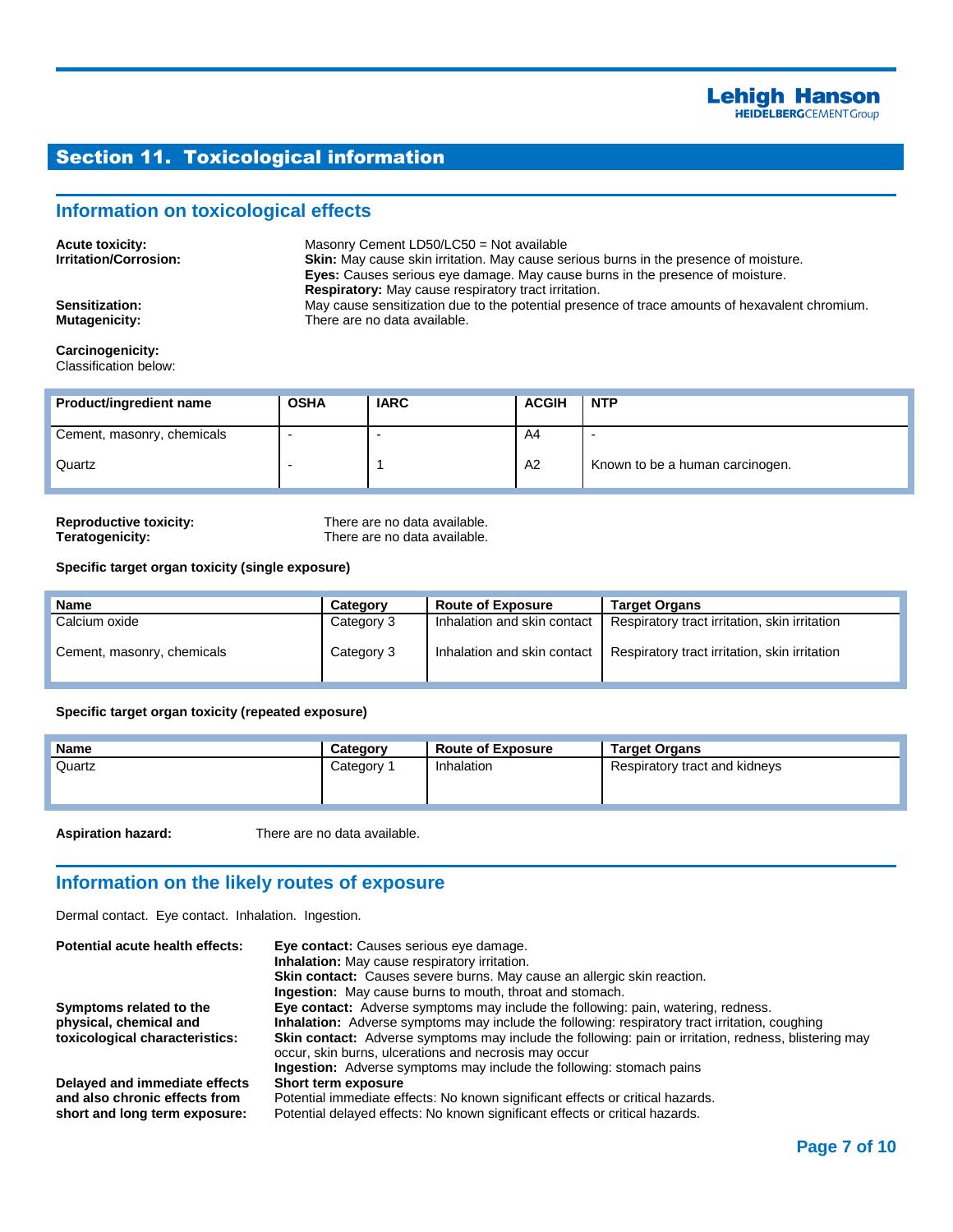

#### **Long term exposure**

Potential immediate effects: No known significant effects or critical hazards. Potential delayed effects: No known significant effects or critical hazards. **Potential chronic health effects: General:** Repeated or prolonged inhalation of dust may lead to chronic respiratory irritation. If sensitized to hexavalent chromium, a severe allergic dermal reaction may occur when subsequently exposed to very low levels.

> **Carcinogenicity:** Masonry cement is not classifiable as a human carcinogen. Crystalline silica is considered a hazard by inhalation. IARC has classified crystalline silica as a Group 1 substance, carcinogenic to humans. This classification is based on the findings of laboratory animal studies (inhalation and implantation) and epidemiology studies that were considered sufficient for carcinogenicity. Excessive exposure to crystalline silica can cause silicosis, a non-cancerous lung disease.

**Mutagenicity:** No known significant effects or critical hazards.

**Teratogenicity:** No known significant effects or critical hazards.

**Developmental effects:** No known significant effects or critical hazards.

**Fertility effects:** No known significant effects or critical hazards. **Numerical measures of toxicity:** Acute toxicity estimates: There are no data available.

## Section 12. Ecological Information

#### **Toxicity**

| Product/ingredient name | Result                               | <b>Species</b>                                                          | Exposure |
|-------------------------|--------------------------------------|-------------------------------------------------------------------------|----------|
| Calcium oxide           | Chronic NOEC 100 mg/L<br>Fresh water | Fish-Oreochromis niloticus-Juvenile<br>(Fledgling, Hatchling, Weanling) | 46 davs  |

| Persistence and degradability: | There are no data available.                           |
|--------------------------------|--------------------------------------------------------|
| Bioaccumulative potential:     | There are no data available.                           |
| Mobility in soil:              | Soil/water partition coefficient (Koc): Not available. |
| Other adverse effects:         | No known significant effects or critical hazards.      |

#### Section 13. Disposal considerations

**Disposal methods:** The generation of waste should be avoided or minimized wherever possible. Disposal of this product, solutions and any by-products should comply with the requirements of environmental protection and waste disposal legislation and any regional local authority requirements. Dispose of surplus and nonrecyclable products via a licensed waste disposal contractor. Untreated waste should not be released to the sewer unless fully compliant with the requirements of all authorities with jurisdiction. Waste packaging should be recycled. Incineration or landfill should only be considered when recycling is not feasible. This material and its container must be disposed of in a safe manner. Care should be taken when handling empty containers that have not been cleaned or rinsed out. Empty containers or liners may retain some product residues. Avoid dispersal of spilled material and runoff, and contact with soil, waterways, drains and sewers.

#### Section 14. Transportation information

|                               | <b>DOT Classification</b> | <b>IMDG</b>   | <b>IATA</b>   |
|-------------------------------|---------------------------|---------------|---------------|
| UN number                     | Not regulated             | Not regulated | Not regulated |
| UN proper shipping name       |                           |               |               |
| Transport hazard class(es)    |                           |               |               |
| Packing group                 |                           |               |               |
| <b>Environmental hazards</b>  | None                      | None          | None          |
| <b>Additional information</b> |                           |               |               |
|                               |                           |               |               |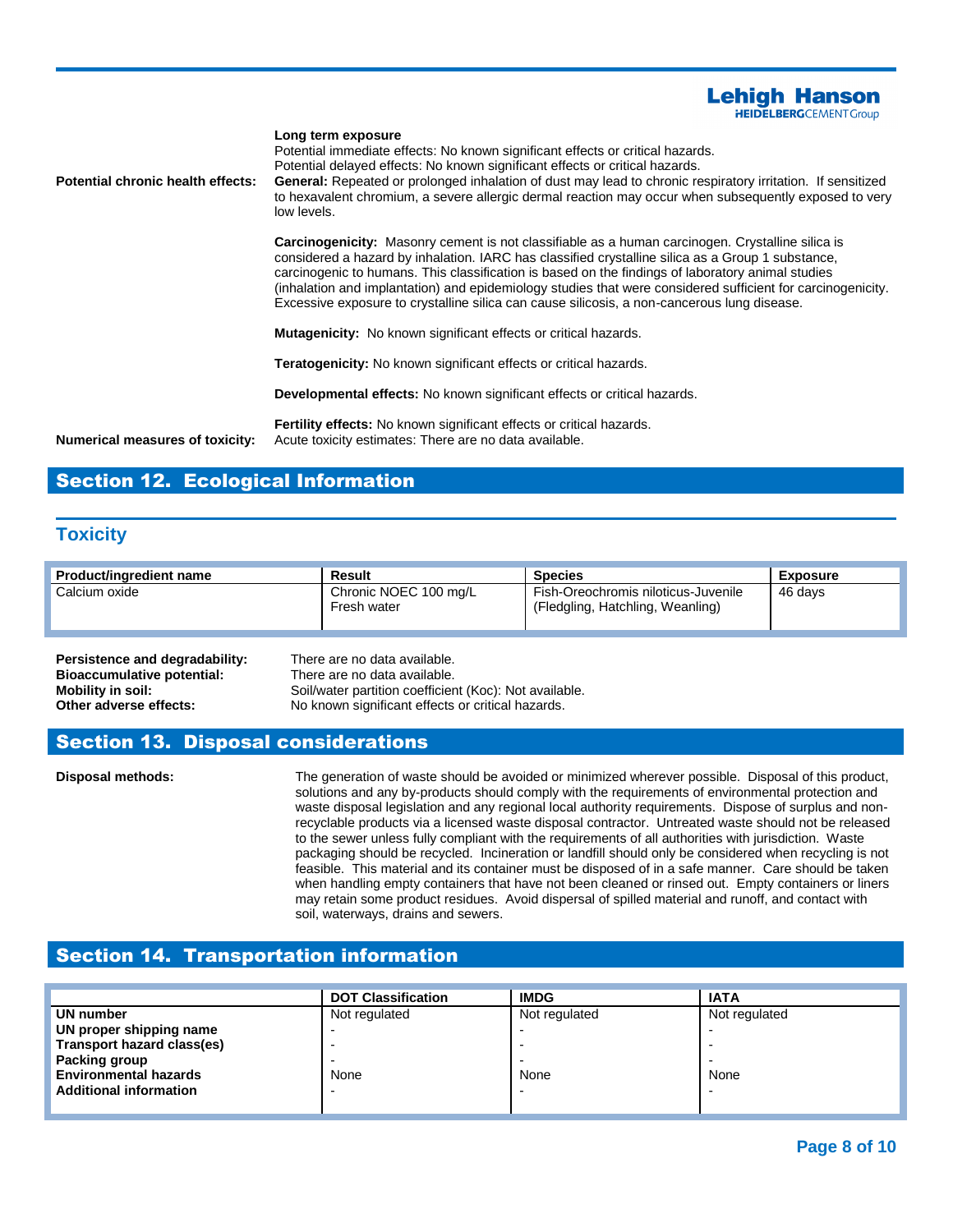

**Transport in bulk according to Annex II of MARPOL 73/78 and the IBC Code:**

**Special precautions for user:** Transport within user's premises: always transport in closed containers that are upright and secure. Ensure that persons transporting the product know what to do in the event of an accident or spillage. Not available.

#### Section 15. Regulatory Information

**TSCA 6 final risk management:** Chromium, ion (Cr6+)

**United States inventory (TSCA 8b):** Cements are considered to be statutory mixtures under TSCA. CAS 65997-15-1 is included on the TSCA inventory.

**CERCLA:** This product is not listed as a CERCLA substance **Clean Air Act Section 112 (b): Hazardous Air Pollutants (HAPs) –** Not listed **Clean Air Act Section 602: Class I Substances -** Not listed **Clean Air Act Section 602: Class II Substances -** Not listed **DEA List I Chemicals: (Precursor Chemicals) –** Not listed **DEA List II Chemicals: (Essential Chemicals) –** Not listed

## **SARA 311/312**

**Classification:** Immediate (acute) health hazard Delayed (chronic) health hazard

#### **Composition/information on ingredients**

| <b>Name</b>          | %     | <b>Fire</b><br>Hazard | Sudden<br>release of<br>pressure | Reactive  | <b>Immediate</b><br>(acute) health<br>hazard | Delayed (chronic) health hazard |
|----------------------|-------|-----------------------|----------------------------------|-----------|----------------------------------------------|---------------------------------|
| Calcium oxide        | $A-B$ | No                    | No                               | No        | Yes                                          | No                              |
| Quartz               | >0.1  | No                    | No                               | No        | No                                           | Yes                             |
| Chromium, ion (Cr6+) | < 0.1 | No                    | No                               | <b>No</b> | Yes                                          | Yes                             |

#### **SARA 313**

|                            | <b>Product name</b>  | <b>CAS number</b> | %     |
|----------------------------|----------------------|-------------------|-------|
| Form R-Report requirements | Chromium, ion (Cr6+) | 8540-29-9         | $0.1$ |

### **State regulations**

| <b>Massachusetts:</b> | The following components are listed: cement, masonry, chemicals, limestone         |
|-----------------------|------------------------------------------------------------------------------------|
| New York:             | None of the components are listed.                                                 |
| New Jersey:           | The following components are listed: cement, masonry, chemicals, gypsum, limestone |
| Pennsylvania:         | The following components are listed: cement, masonry, chemicals, gypsum, limestone |

#### **California Prop. 65**

WARNING: This product contains crystalline silica and chemicals (trace metals) known to the State of California to cause cancer, birth defects or other reproductive harm. California law requires the above warning in the absence of definitive testing to prove the defined risks do not exist.

| Ingredient name | <b>Cancer</b> | Reproductive | No significant risk level | Maximum acceptable dosage level |
|-----------------|---------------|--------------|---------------------------|---------------------------------|
|                 |               |              |                           |                                 |
|                 |               |              |                           |                                 |